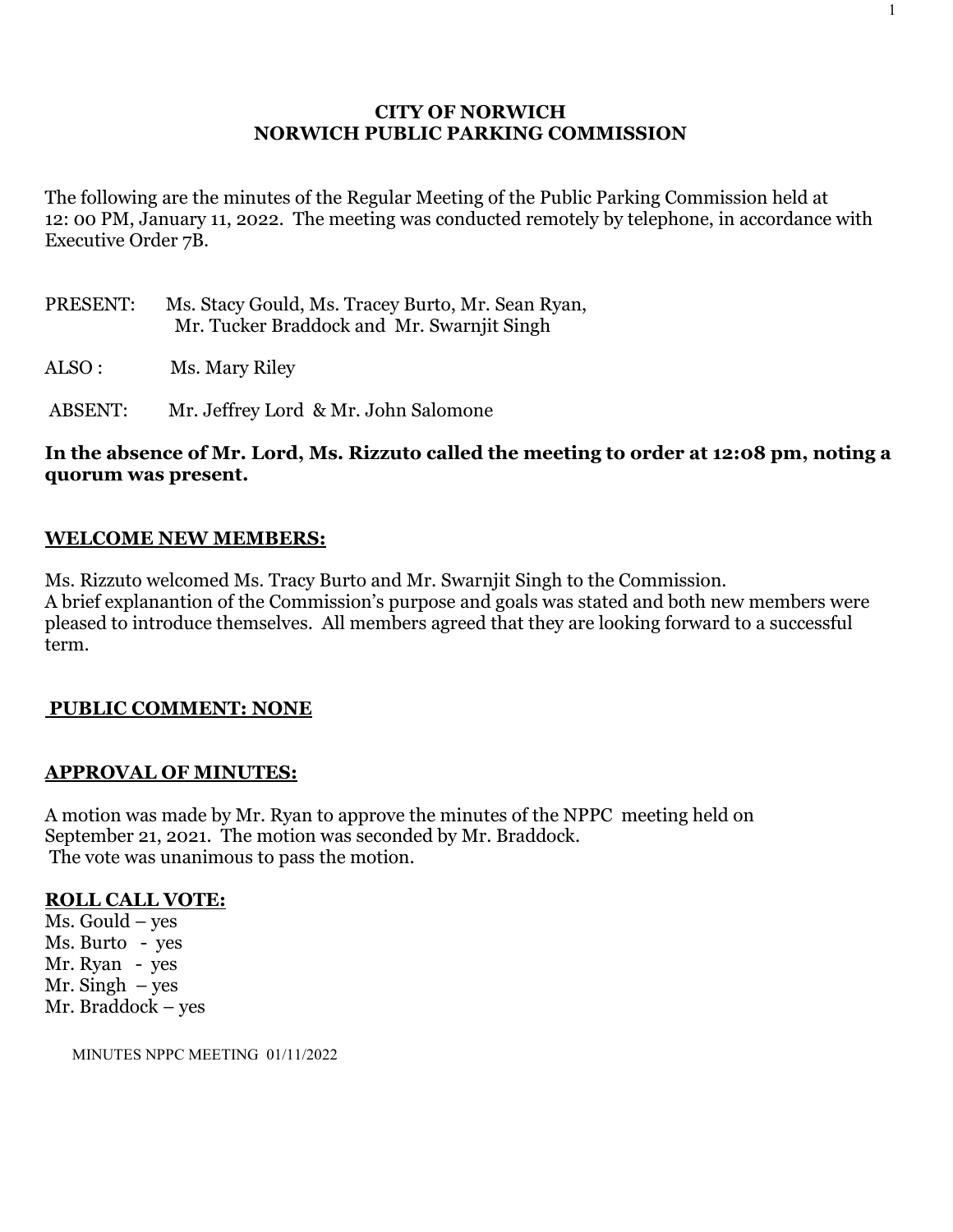# **APPROVAL OF FINANCIAL REPORTS:**

A motion was made by Mr. Braddock, second by Mr. Singh to accept the NPPC Financial Reports from September 2021 – December 2021, as submitted. The motion was voted on and passed unanimously.

## **ROLL CALL VOTE:**

Ms. Gould – yes Ms. Burto - yes Mr. Ryan - yes Mr. Singh  $-$  yes Mr. Braddock – yes

## **ANYTHING ELSE BROUGHT BEFORE THE COMMISSION:**

Ms. Gould asked whether the Commision had been contacted regarding any new parking arrangements with the MEB. The original parking agreement had expired in October 2021. Ms. Rizzuto stated that there has been no new information from the MEB. It was requested that a letter be written to Corporation Counsel asking for information related to any new parking requests. Ms. Rizzuto stated she would compose and mail the letter as soon as possible.

Mr. Braddock brought up the condition of the ITC stairwells. He was assured that DPW cleans the stairwells at least twice a week. A mention was made of someone sleeping in the far stairwell, Ms Rizzuto stated that DPW personnel will not approach the person and no one else should either. The Police Department should be called to remove the person. A suggestion was made to lock the far stairwell and leave the Lobby side stairwell open until 8pm. Mr. Braddock will get the details related to business hours in the area and the doors will be locked accordingly. Ms. Burto suggested that signage be placed indicating No Loitering. Public Works will be notified of the request and signs placed in the stairwells, garage and doors.

Mr. Ryan asked about the payment plan granted at the September meeting. He was informed that the last payment was made in October. He suggested a gentle reminder be sent if no payment is received in January.

Mr. Singh suggested that signage be updated in the garages, indicating that they are available for night and weekend parking. He was assured that the hours of parking restrictions are clearly signed in the garages, but the signage would be looked at for updating.

MINUTES NPPC MEETING 01/11/2022